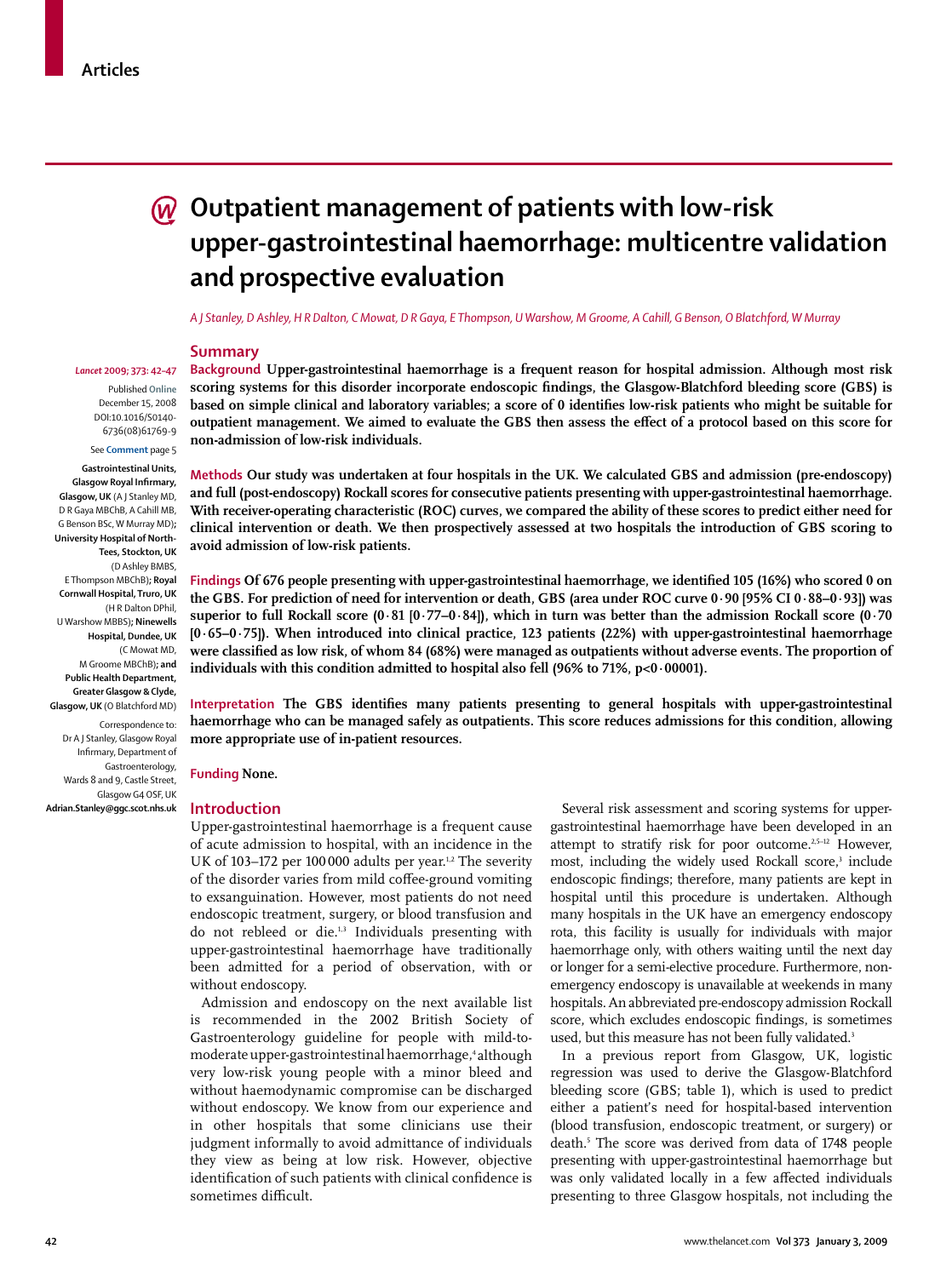www.thelancet.com**Vol 373 January 3, 2009 43**

Glasgow Royal Infirmary. It is based on simple variables from a patient's history, examination, and laboratory results. A GBS score of 0 fulfils low-risk criteria (panel), which seems to identify people at very low  $(0.5\%)$  risk of needing intervention, as described above.<sup>5</sup>

The aim of our study was to assess and externally validate the GBS in four large general hospitals in Scotland and England. We also prospectively looked at the effect of the introduction of GBS low-risk criteria on accident and emergency (A&E) departments, with the intention to avoid admission for patients assessed as low risk.

# **Methods**

# **Data collection**

We divided our study into two phases. In phase one, we obtained data prospectively from consecutive patients presenting with upper-gastrointestinal haemorrhage over a 12-month period at Royal Cornwall Hospital, Truro, for 6 months at Glasgow Royal Infirmary, Glasgow, and over 3 months at Ninewells Hospital, Dundee, and retrospectively for 3 months at University Hospital of North-Tees, Stockton. We defined upper-gastrointestinal haemorrhage as haematemesis, coffee-ground vomit, or melaena. We excluded inpatients with the disorder; nasogastric lavage was not undertaken routinely.

A specific junior doctor or research nurse at every site obtained data, which included patients' characteristics, any history of melaena, syncope, cardiac failure, or liver disease, haemodynamic and laboratory variables, endoscopic findings (if undertaken), and length of inpatient stay. They also recorded outcome data in the form of interventions (blood transfusion, endoscopic treatment, or surgery) or death.

In phase two of our study, we used GBS low-risk criteria (GBS=0) in A&E departments at Glasgow and Stockton to identify patients with upper-gastrointestinal haemorrhage for whom admission could be avoided. We did not admit individuals meeting these criteria unless necessary for other reasons. All Glasgow patients who were not admitted were offered outpatient endoscopy, as were those older than 50 years in Stockton (or younger patients at the discretion of the clinician). We followed up affected individuals who failed to attend for endoscopy either at a clinic or by discussion with their family doctor at least 6 months later, in conjunction with case-note review.

We obtained phase two data prospectively in consecutive patients presenting to A&E departments for 1 year at Glasgow and for 3 months at Stockton. We assessed outcomes and compared admission numbers and inpatient stay for low-risk people between phase one and phase two for these two centres. All described analyses were prespecified. Each hospital viewed this assessment as an evaluation of service delivery rather than research, since non-admission of low-risk patients is not a novel practice and no additional data were gathered. In particular, no allocation to intervention groups took place and randomisation was not done. Therefore, we did not

| <100                                                                                                                                                                       | 6                        |
|----------------------------------------------------------------------------------------------------------------------------------------------------------------------------|--------------------------|
| Haemoglobin for women (q/L)                                                                                                                                                |                          |
| 100-119                                                                                                                                                                    | $\mathbf{1}$             |
| < 100                                                                                                                                                                      | 6                        |
| Systolic blood pressure (mm Hq)                                                                                                                                            |                          |
| 100-109                                                                                                                                                                    | 1                        |
| $90 - 99$                                                                                                                                                                  | $\overline{\phantom{a}}$ |
| ~100                                                                                                                                                                       | 3                        |
| Other markers                                                                                                                                                              |                          |
| Pulse ≥100/min                                                                                                                                                             | $\mathbf{1}$             |
| Presentation with melaena                                                                                                                                                  | 1                        |
| Presentation with syncope                                                                                                                                                  | $\overline{\phantom{a}}$ |
| Hepatic disease*                                                                                                                                                           | $\overline{\phantom{a}}$ |
| Cardiac failuret                                                                                                                                                           | $\overline{\phantom{a}}$ |
| *Known history, or clinical and laboratory evidence, of chronic or acute liver disease.<br>†Known history, or clinical and echocardiographic evidence, of cardiac failure. |                          |
| Table 1: Admission risk markers for GBS <sup>5</sup>                                                                                                                       |                          |
|                                                                                                                                                                            |                          |

**Score value**

need to obtain ethics approval or informed consent. Our report follows STROBE guidelines. Our data have been presented in part and published as abstracts.

#### **Statistical analysis**

**Blood urea (mmol/L)**

**Haemoglobin for men (g/L)**

6·5–7·9 2 8·0–9·9 3 10·0–25·0 4 >25·0 6

120–129 1 100–119 3

We used the SPSS statistical package for data analysis (version 16 for Windows). Data are presented as median values with IQRs, unless otherwise stated. When necessary, we calculated exact Poisson CIs. We compared the GBS with admission (pre-endoscopy) and full (postendoscopy) Rockall scores to predict intervention or death, by calculation of areas under receiver-operator characteristic (ROC) curves and 95% CIs. We used the Mann-Whitney U test and  $\chi^2$  test to compare medians and proportions, respectively.

#### **Role of the funding source**

No funding was received for this study. All doctors had access to their local hospital data, and AJS and OB had

#### *Panel:* **Low-risk criteria of GBS**

- Urea <6·5 mmol/L
- Haemoglobin ≥130 g/L (men) or ≥120 g/L (women)
- Systolic blood pressure ≥110 mm Hg
- Pulse <100 beats per min
- Absence of melaena, syncope, cardiac failure, or liver disease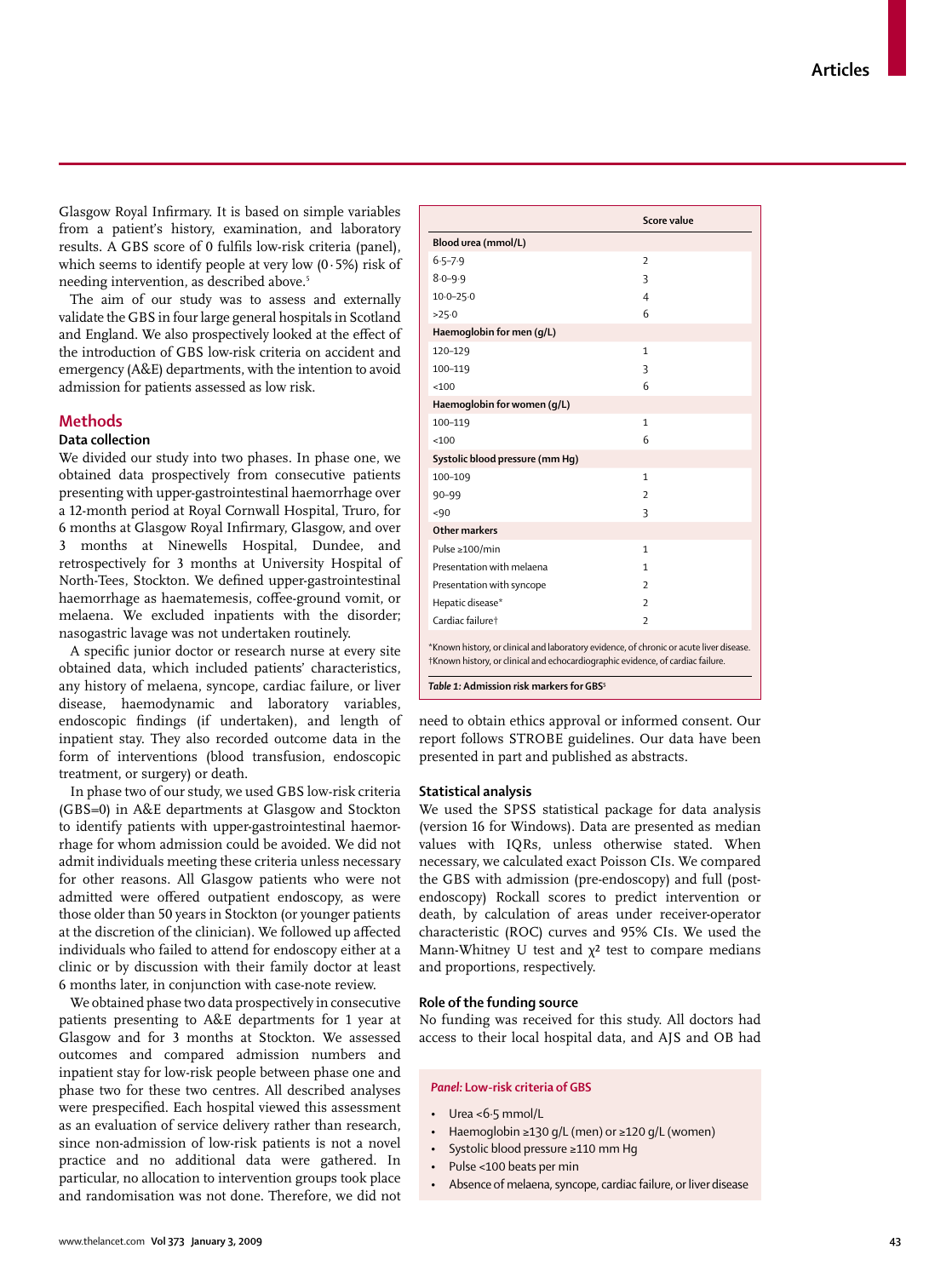|                                                                                                                 | Patients (n=676) |
|-----------------------------------------------------------------------------------------------------------------|------------------|
| Site                                                                                                            |                  |
| Glasgow                                                                                                         | 211 (31%)        |
| Truro                                                                                                           | 232 (34%)        |
| Stockton                                                                                                        | 123 (18%)        |
| Dundee                                                                                                          | 110 (16%)        |
| Age (years; median [IQR])*                                                                                      | $62(43 - 76)$    |
| Sex <sup>+</sup>                                                                                                |                  |
| Men                                                                                                             | 416 (62%)        |
| Women                                                                                                           | 256 (38%)        |
| Outcomes                                                                                                        |                  |
| Endoscopic or surgical procedure                                                                                | 137 (20%)        |
| <b>Blood transfusion</b>                                                                                        | 175 (26%)        |
| Hospital stay (days; median [IQR])                                                                              | $4(1-7)$         |
| In-hospital mortality                                                                                           | 30(4%)           |
| the contract of the contract of the contract of the contract of the contract of the contract of the contract of |                  |

Data are number of patients (%), unless otherwise stated. \*Age unknown for one patient. †Sex not recorded for four patients.

*Table 2:* **Patients' demographics and outcomes in phase one**



*Figure 1:* **Need for intervention or death by score for all four centres in phase one**

full access to all combined data in the study. The final decision to submit the manuscript for publication was made by AJS, DA, HRD, CM, OB, and WM.

#### **Results**

From the four study centres, a total of 676 patients were included in phase one. Table 2 outlines demographic characteristics and outcomes for these people.

19 individuals had data missing for measurement of admission Rockall score and 27 had omissions for GBS. Of those with complete data, GBS was 0 (low-risk criteria met) in 105 (16%) and admission Rockall score was 0 in 184 (28%). The GBS low-risk group consisted of 27 people (12%) from Truro, 17 (17%) from Stockton, 36 (17%) from Glasgow, and 25 (23%) from Dundee. Median age of patients in the low-risk group was significantly lower than that of the other individuals with complete data (41 [IQR 28–55] *vs* 64 [48–78] years; p<0·0001). Of the 105 low-risk patients, 22 (21%) were older than 60 years and 14 (13%) were older than 70 years.

No interventions and no deaths were recorded in the low-risk group identified by a GBS of 0. However, one death and 44 interventions (21 endoscopic or surgical and 23 transfusions) were noted for 32 (17%) people with an admission Rockall score of 0. Figure 1 shows interventions or death for admission Rockall score and GBS. By ROC curve comparison of the 647 patients with full data for both scores, GBS was superior to admission Rockall score for prediction of intervention or death (area under the curve 0·92 [95% CI 0·90-0·94] *vs* 0·72 [0·68-0·76]; figure 2).

Table 3 shows endoscopic findings for 485 patients who underwent the procedure in phase one. 467 of these had complete data available for measurement of full and admission Rockall scores and GBS. By ROC curve analysis, the GBS was superior to full Rockall score for prediction of intervention or death (area under the curve 0·90 [95% CI 0·88–0·93] *vs* 0·81 [0·77–0·84]), which was in turn superior to admission Rockall score (0·70  $[0.65-0.75]$ ; figure 3). Table 4 presents individual data for the four study centres.

In phase two, GBS low-risk criteria (GBS=0) were used to assess 491 consecutive patients presenting to A&E at Glasgow and 81 at Stockton. Overall, 123 (22%) individuals were identified as low risk, with 84 (68%) of this group not admitted (table 5). Low-risk patients not admitted were younger than those who were (median age 30 [IQR 21–42] *vs* 37 [30–55] years; p=0·005).

Only 23 (40%) people offered outpatient endoscopy attended for their planned procedure. Endoscopic findings showed no malignant disease, varices, or ulcers and no need for intervention in any patient. One individual died from disseminated (non-upper gastrointestinal) malignant disease 2 months after endoscopy had indicated gastritis only. Of the low-risk group who failed to attend for endoscopy, case-note review and consultation with the patient and family doctor clarified that none had been readmitted with upper-gastrointestinal haemorrhage or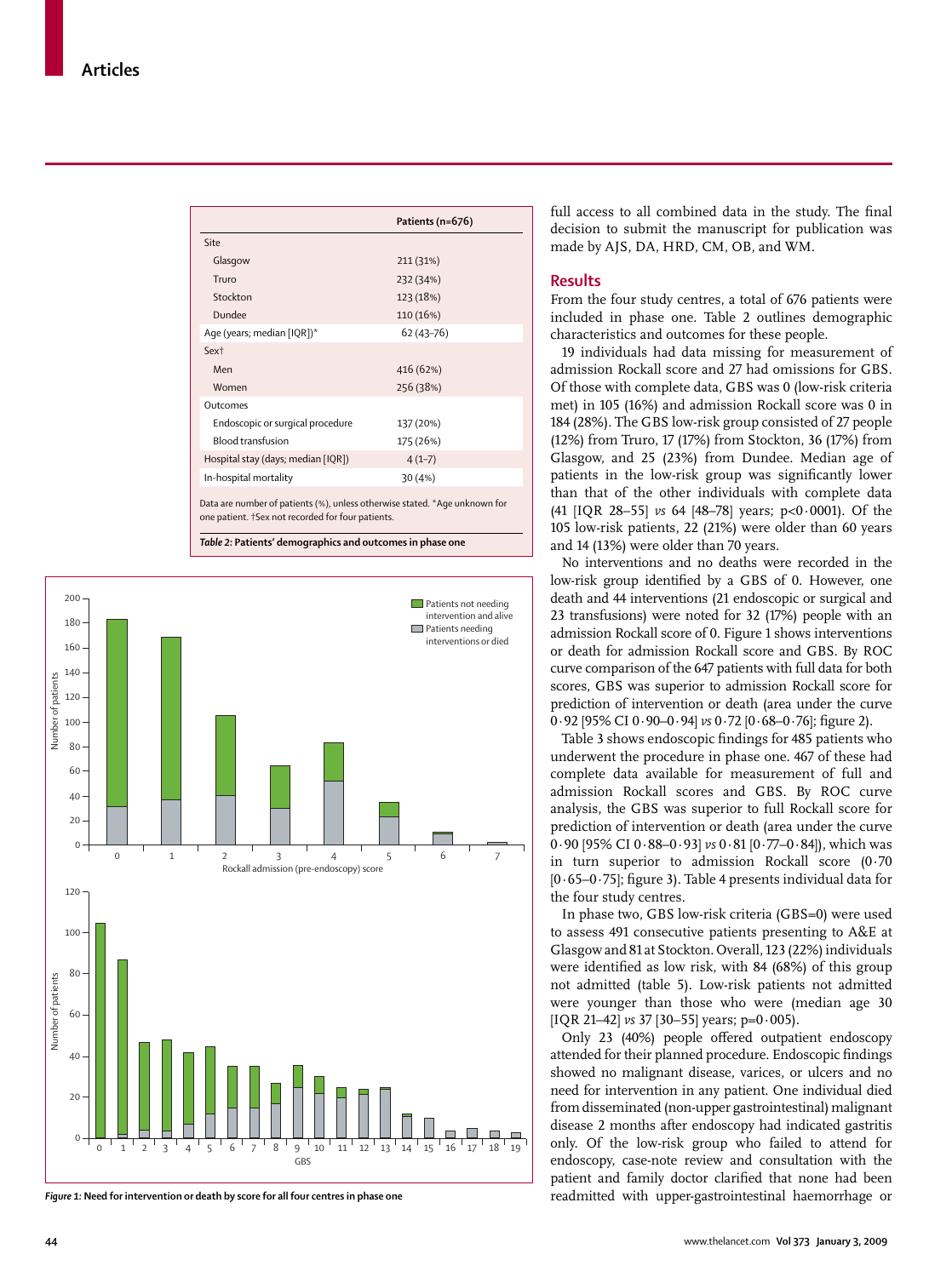

*Figure 2:* **ROC curve comparison of GBS and admission Rockall score for prediction of need for intervention or death for all four centres in phase one (n=647)**

| 0.4<br>$0.3$ .<br>0.2<br>$0.1$ .<br>0                                                                                                                                                                                                                                                                                                                                                                                                                                                                                                                                                  | - GBS<br>т                  | - Rockall admission (pre-endoscopy) score<br>T<br>T. |
|----------------------------------------------------------------------------------------------------------------------------------------------------------------------------------------------------------------------------------------------------------------------------------------------------------------------------------------------------------------------------------------------------------------------------------------------------------------------------------------------------------------------------------------------------------------------------------------|-----------------------------|------------------------------------------------------|
| 0.2<br>0                                                                                                                                                                                                                                                                                                                                                                                                                                                                                                                                                                               | 0.6<br>0.4<br>1-specificity | 0.8<br>$\mathbf{1}$                                  |
| iqure 2: ROC curve comparison of GBS and admission Rockall score for<br>rediction of need for intervention or death for all four centres in phase one<br>n=647)<br>ad died after a minimum of 6 months follow-up<br>Therefore, of the 123 patients meeting low-risk criteria<br>GBS=0), none (95% CI 0–3%) needed any intervention<br>elated to their disorder.<br>By comparison of data from phase one and two, a<br>eduction was noted in the proportion of patients<br>resenting with upper-gastrointestinal haemorrhage who<br>vere admitted, from 319 (96%) to 405 (71%, p<0.0001 |                             |                                                      |
|                                                                                                                                                                                                                                                                                                                                                                                                                                                                                                                                                                                        |                             |                                                      |
|                                                                                                                                                                                                                                                                                                                                                                                                                                                                                                                                                                                        | $GBS=0 (n=66)$              | GBS>0 (n=419)                                        |
| Normal/hiatus hernia                                                                                                                                                                                                                                                                                                                                                                                                                                                                                                                                                                   | 37 (56%)                    | 100 (24%)                                            |
| Oesophagitis                                                                                                                                                                                                                                                                                                                                                                                                                                                                                                                                                                           | 12 (18%)                    | 73 (17%)                                             |
| Gastritis                                                                                                                                                                                                                                                                                                                                                                                                                                                                                                                                                                              | 6(9%)                       | 70 (17%)                                             |
| able 5). Median hospital stay for admitted patients rose<br>etween the two phases, from 3 (IQR 1-6) to 4 (2-9) days<br>p<0.0001), although the median hospital stay for all<br>patients who presented with upper-gastrointestinal<br>Duodenitis                                                                                                                                                                                                                                                                                                                                        | 9(14%)                      | 33 (8%)                                              |
| Mallory-Weiss tear                                                                                                                                                                                                                                                                                                                                                                                                                                                                                                                                                                     | 3(5%)                       | 17 (4%)                                              |
| Barrett's oesophagus                                                                                                                                                                                                                                                                                                                                                                                                                                                                                                                                                                   | 2(3%)                       | 11 (3%)                                              |
| Dieulafoy's erosion                                                                                                                                                                                                                                                                                                                                                                                                                                                                                                                                                                    | 0                           | $2(-1%)$                                             |
| Duodenal ulcer                                                                                                                                                                                                                                                                                                                                                                                                                                                                                                                                                                         | 0                           | 67 (16%)                                             |
| Gastric ulcer                                                                                                                                                                                                                                                                                                                                                                                                                                                                                                                                                                          | 0                           | 41 (10%)                                             |
| Varices                                                                                                                                                                                                                                                                                                                                                                                                                                                                                                                                                                                | 0                           | 30 (7%)                                              |
| Arteriovenous malformation                                                                                                                                                                                                                                                                                                                                                                                                                                                                                                                                                             | $\mathbf 0$                 | 10 (2%)                                              |
| Upper-gastrointestinal cancer                                                                                                                                                                                                                                                                                                                                                                                                                                                                                                                                                          | 0                           | 19 (5%)                                              |
| Other                                                                                                                                                                                                                                                                                                                                                                                                                                                                                                                                                                                  | $1(2%)$ *                   | 11 (3%) <sup>†</sup>                                 |

haemorrhage was 2 days for both phases (phase one IQR 1–6, phase two 0–7; p=0 $\cdot$ 2). Mean bed-days per patient presenting with upper-gastrointestinal haemorrhage in phases one and two were  $6·2$  (SD 11 $·8$ ) and  $5.0$  (7 $.6$ ), respectively.

### **Discussion**

Our findings show that simple GBS low-risk criteria can identify a significant proportion of individuals presenting with upper-gastrointestinal haemorrhage who are suitable for outpatient management. Furthermore, use of these criteria in A&E departments leads to a reduction in admissions for this disorder, with no apparent deleterious effects on patients' care.

Although most scoring systems for upper-gastrointestinal haemorrhage incorporate endoscopic findings, outcomes of an audit by the British Society of Gastroenterology indicated that only 50% of people have endoscopy within 24 h.13 Workers on the audit also reported that only 55% of hospitals have a consultant on-call rota for out-of-hours endoscopy.14 Many patients with upper-gastrointestinal haemorrhage are admitted under general doctors who might feel uncomfortable about discharging them without endoscopy (or further observation). Indeed, in phase one of our study, many individuals were admitted for observation without inpatient endoscopy. A validated non-endoscopic scoring system to risk-stratify these patients could allow triage of low-risk individuals to outpatient management on attendance at A&E departments.

In our study, GBS low-risk criteria identified more than 15% of patients presenting with upper-gastrointestinal haemorrhage in whom outpatient management seems safe. This proportion is similar to that reported in the UK of individuals meeting US endoscopic-based criteria for outpatient management.<sup>7,15</sup> The variation across our study



*Figure 3:* **ROC curve comparison of GBS and full and admission Rockall scores for prediction of need for intervention or death for all four centres in phase one (n=467)**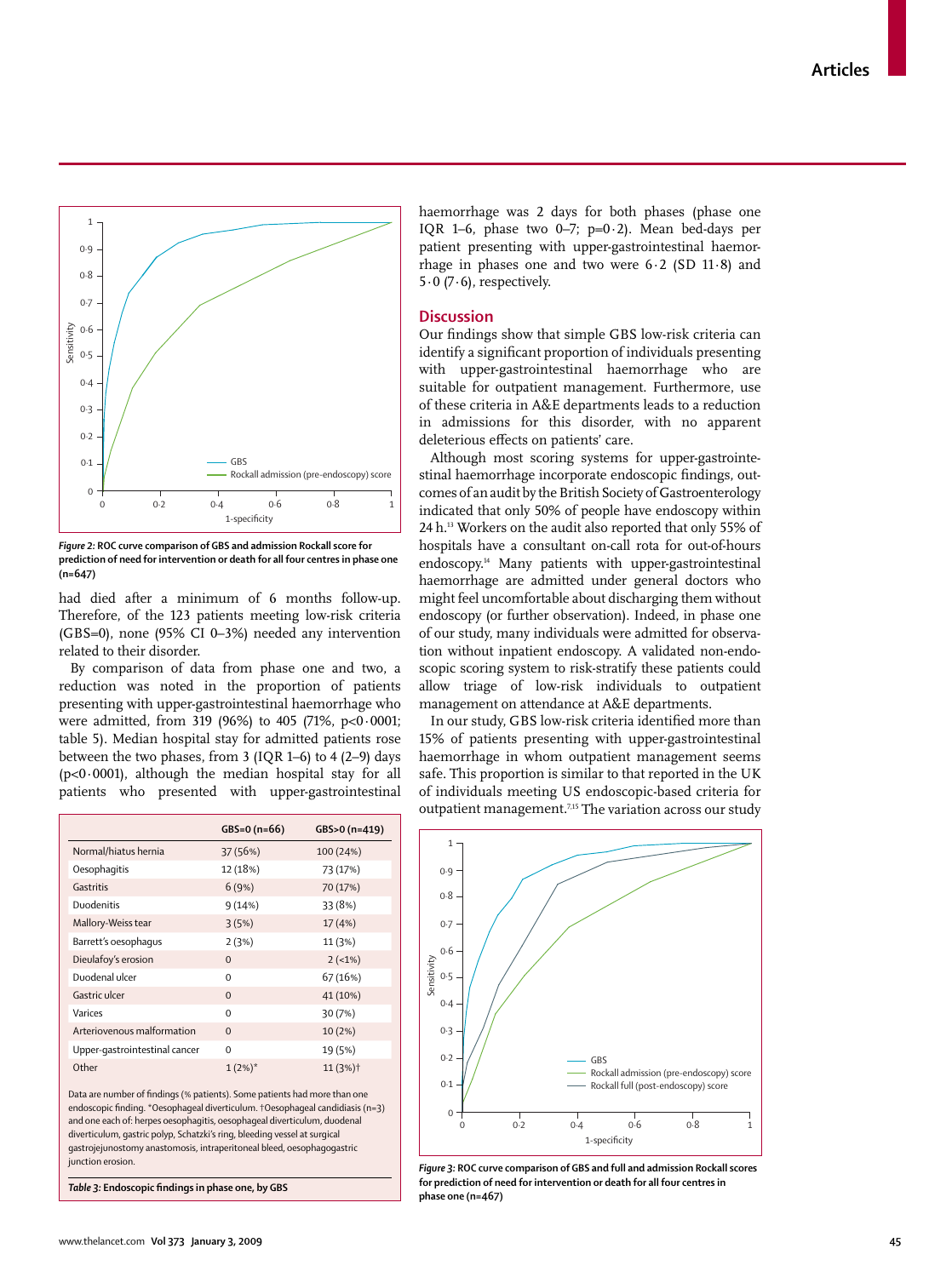|                          | Total<br>patients | Interventions<br>or deaths | Area under ROC<br>curve (95% CI) |
|--------------------------|-------------------|----------------------------|----------------------------------|
| Glasgow                  |                   |                            |                                  |
| <b>GRS</b>               | 208               | 50                         | $0.95(0.92 - 0.98)$              |
| <b>Admission Rockall</b> | 208               | 50                         | $0.67(0.58 - 0.76)$              |
| <b>Full Rockall</b>      | 79                | 44                         | $0.68(0.56 - 0.80)$              |
| Stockton                 |                   |                            |                                  |
| GBS                      | 101               | 33                         | $0.85(0.78 - 0.93)$              |
| <b>Admission Rockall</b> | 108               | 34                         | $0.71(0.60 - 0.81)$              |
| <b>Full Rockall</b>      | 74                | 27                         | $0.69(0.56 - 0.81)$              |
| <b>Dundee</b>            |                   |                            |                                  |
| <b>GRS</b>               | 108               | 44                         | $0.96(0.93 - 0.99)$              |
| <b>Admission Rockall</b> | 109               | 45                         | $0.79(0.70-0.88)$                |
| <b>Full Rockall</b>      | 89                | 35                         | $0.96(0.92 - 0.99)$              |
| Truro                    |                   |                            |                                  |
| GBS                      | 232               | 99                         | $0.91(0.87 - 0.94)$              |
| <b>Admission Rockall</b> | 232               | 99                         | $0.73(0.66 - 0.80)$              |
| <b>Full Rockall</b>      | 232               | 99                         | $0.83(0.78 - 0.88)$              |
| <b>All sites</b>         |                   |                            |                                  |
| GBS                      | 649               | 226                        | $0.92(0.90 - 0.94)$              |
| <b>Admission Rockall</b> | 657               | 228                        | $0.72(0.68 - 0.76)$              |
| <b>Full Rockall</b>      | 474               | 205                        | $0.80(0.76 - 0.84)$              |
|                          |                   |                            |                                  |

Data are number of patients, unless otherwise stated.

*Table 4:* **Comparison of GBS and admission and full Rockall scores for prediction of intervention or death across the four study sites**

sites in the proportion of people having a GBS score of 0 could indicate local population and referral differences.

Our results showed the GBS to be superior to both full and admission Rockall scores for prediction of need for blood transfusion, endoscopic treatment, or surgery, or death. We accept that comparison between GBS and full Rockall score is restricted to individuals who underwent endoscopy, excluding several who probably had fairly minor bleeds that the clinician judged did not need the procedure. However, the area under the ROC curve for GBS fell when we excluded this group of patients, suggesting that this comparison could underestimate this scoring system. In a report from Taiwan, researchers also noted the GBS to be superior to both Rockall scores for prediction of patients with high-risk upper-gastrointestinal haemorrhage.<sup>16</sup>

|                                                                      | <b>Before introduction</b><br>(phase one; $n=334$ ) | After introduction<br>(phase two; n=572) |
|----------------------------------------------------------------------|-----------------------------------------------------|------------------------------------------|
| Age (years; median [IQR])                                            | 54 (37-72)                                          | $52(35-68)$                              |
| Low-risk patients (GBS=0)                                            | 53 (16%)                                            | 123 (22%)                                |
| Interventions in low-risk group                                      | $\Omega$                                            | $\Omega$                                 |
| Low-risk patients not admitted                                       | 3(6%)                                               | 84 (68%)*                                |
| Total number with upper-gastrointestinal<br>haemorrhage not admitted | 15 (4%)                                             | 167 (29%)*                               |

Data are number of patients (%), unless otherwise stated. \*p<0·0001.

*Table 5:* **Comparison of data before and after introduction of GBS low-risk criteria into clinical practice**

In our study, an admission Rockall score of 0 indicated more people presenting with upper-gastrointestinal haemorrhage than did a GBS of 0. However, 17% of patients identified with the admission Rockall score needed hospital-based intervention compared with none with the GBS, and one patient judged low risk with the admission Rockall score died.

On clinical introduction of GBS low-risk criteria in the second phase of our study, we were able to avoid admission of most patients who met the criteria (GBS=0). A few lowrisk individuals were admitted for other reasons, including alcohol withdrawal and poor social circumstances. A limitation of our study is that many people did not attend for planned outpatient endoscopy. However, none of the low-risk patients with upper-gastrointestinal haemorrhage who were not admitted needed any relevant intervention and no upper-gastrointestinal malignant disease was detected on follow-up.

Introduction of these low-risk criteria led to a significant reduction in the proportion of patients presenting with upper-gastrointestinal haemorrhage who were admitted. The rise in the length of stay for patients actually admitted with the disorder is probably accounted for by the reduction in admission numbers of those with minor bleeds. Although we accept that the change in length of stay was not significant in these skewed data, the reduction in average bed-days per patient of 1·2 is perhaps more meaningful. Taking into account 2005 population data from the UK Office for National Statistics for individuals older than 15 years and the reported incidence of upper-gastrointestinal haemorrhage in the UK, this reduction could be between 60 000 and 100 000 bed-days per year if these results were replicated in all UK hospitals.<sup>1,2</sup> However, we acknowledge this is speculative and variations exist in incidence and management of upper-gastrointestinal haemorrhage across the UK.

Unlike most other risk scores, age is not a component in the GBS. Stepwise logistic regression had previously confirmed that age was not an important predictor of need for intervention after other variables were taken into account.<sup>5</sup> A fifth of patients who met GBS low-risk criteria in the four centres were older than 60 years. Researchers on a large Canadian study reported that age was not an independent predictor of rebleeding.<sup>17</sup> They also noted that a modified GBS (because of non-recording of syncope or serum urea concentrations) was strongly associated with rebleeding, death, and endoscopic stigmata of bleeding, and was superior to the admission Rockall in prediction of these outcomes.

Cameron and colleagues described another nonendoscopic risk stratification with 14 clinical and laboratory variables.<sup>9</sup> However, this complex score identified only 6% of patients with upper-gastrointestinal haemorrhage as low risk who might be suitable for outpatient management. Workers on an American study assessed an artificial neural network for prediction of